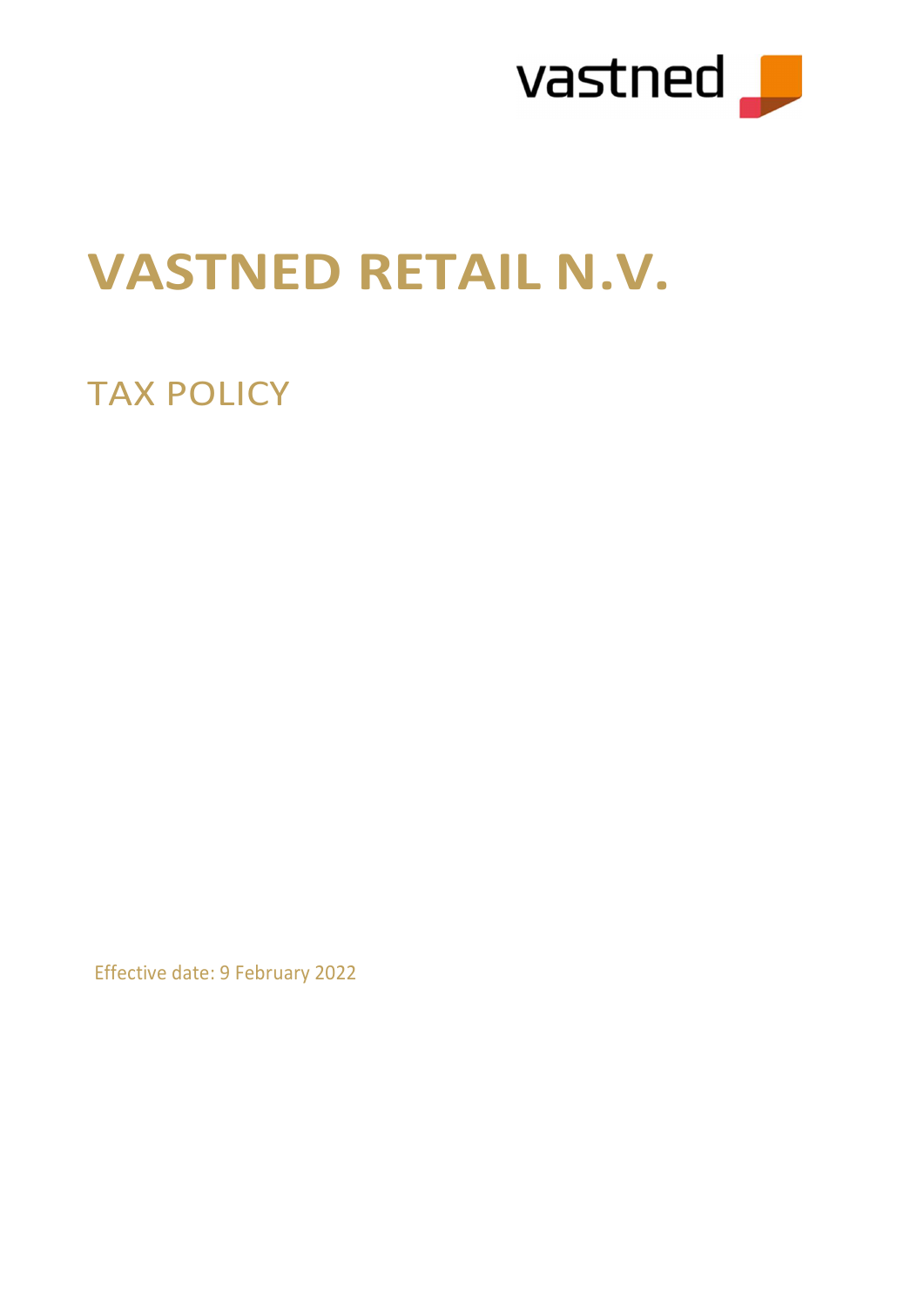

### **Table of Contents**

| $1$ . |  |
|-------|--|
| 2.    |  |
| 3.    |  |
| 4.    |  |
| 5.    |  |
| 6.    |  |
| 7.    |  |
| 8.    |  |
| 9.    |  |
| 10.   |  |
| 11.   |  |
| 12.   |  |
| 13.   |  |
| 14.   |  |
| 15.   |  |
| 16.   |  |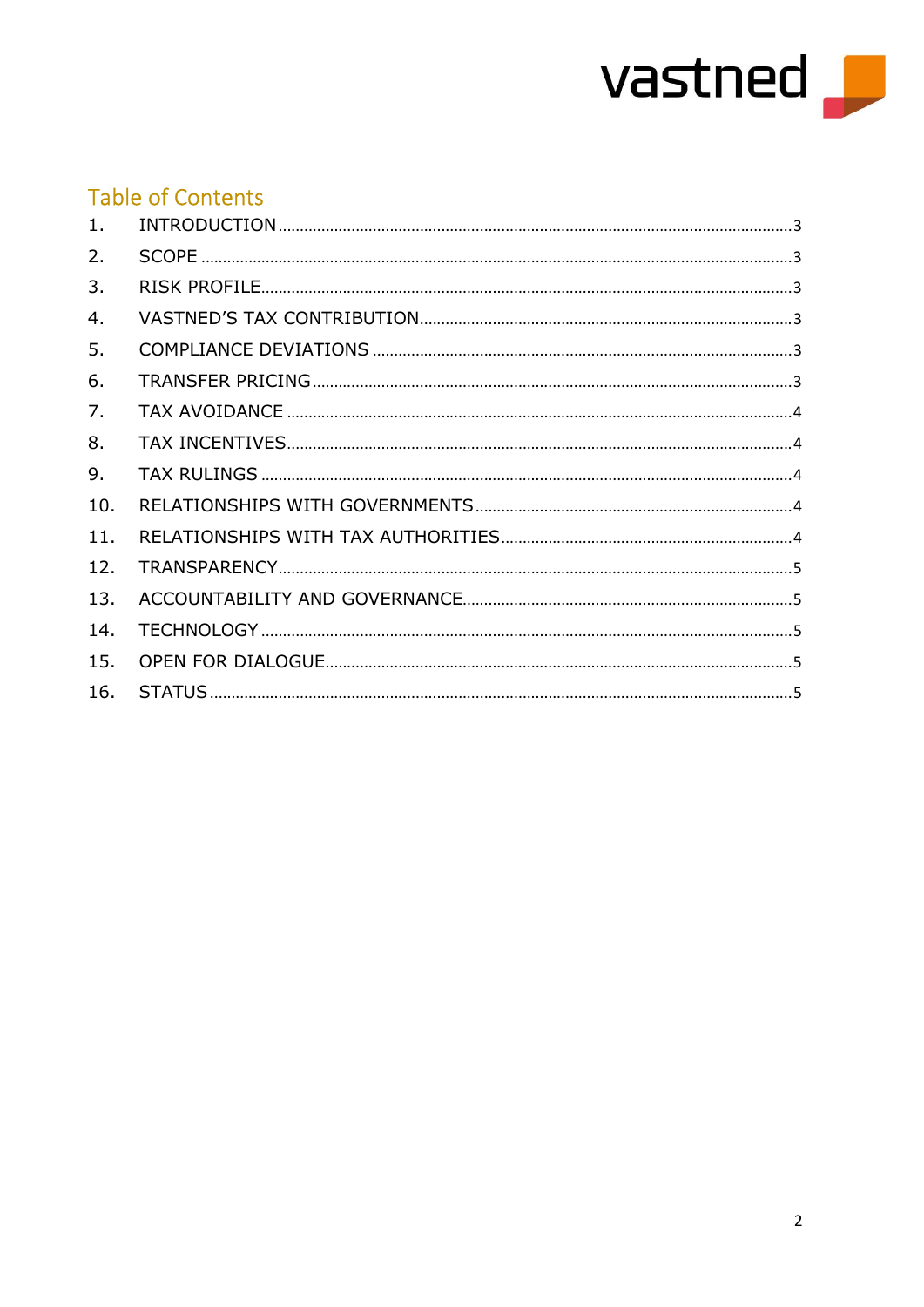

#### 1. INTRODUCTION

- 1.1 We are conscious that every aspect of our business, including our approach to tax, has an impact on society and we are conscious that our tax contribution is an important contribution to the countries in which we operate. Our aim in all fields of compliance is to comply with the most recent (also international) (corporate governance) standards such as the OECD guidelines for corporate social responsibility. Vastned Retail N.V. ("Vastned") also aspires to compete in this area with the European "best of class" companies. We have therefore chosen to formalize the following set of tax principles within Vastned in a tax policy.
- 1.2 We believe these principles illustrate good corporate practice in the area of tax management and tax transparency, balancing the interests of our various stakeholders.

#### 2. SCOPE

This tax policy applies to all controlled entities and subsidiaries of Vastned Retail N.V. (excluding Vastned Retail Belgium NV) and all our third party service providers in rendering their services to Vastned.

#### 3. RISK PROFILE

We aim for a conservative tax risk profile. This means that Vastned does not explore fiscal borderlines, does not take aggressive tax positions and is always compliant with applicable tax laws. Vastned's risk appetite in the tax area is nil.

#### 4. VASTNED'S TAX CONTRIBUTION

Our yearly tax payments comprise e.g. of profit taxes, withholding taxes, pay roll taxes, social security premiums, value added taxes and local taxes. The breakdown of these taxes will be disclosed in our annual reports.

#### 5. COMPLIANCE DEVIATIONS

- 5.1 We pay our taxes promptly and in accordance with all applicable tax laws at all times and are guided by relevant international standards as set out by the EU, OECD and within the BEPS project. We aim to comply with the spirit as well as the letter of the law.
- 5.2 We monitor our compliance through an internal Risk & Control Framework.
- 5.3 Our staff members must act with integrity and adhere to the Vastned values as laid down in the Code of Conduct when managing tax affairs. Vastned has a Regulation on Incidents in place, which enables our stakeholders to (anonymously) report any suspicion of wrongdoing in the field of taxes.

#### 6. TRANSFER PRICING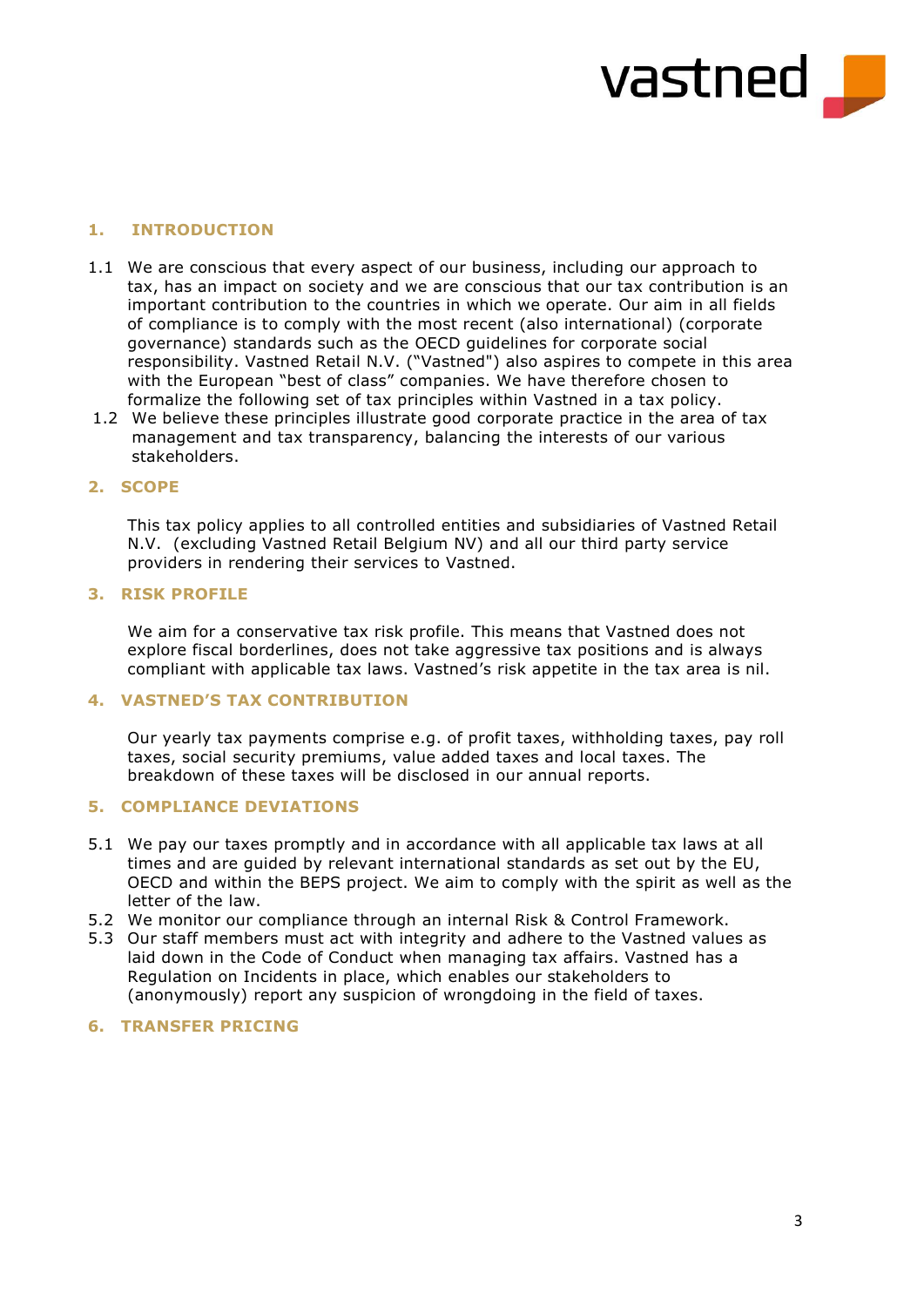

- 6.1 We report an appropriate portion of taxable income in those group entities where value is created within the normal course of our business and Vastned's substance is present, all based on the OECD transfer pricing guidelines.
- 6.2 Any transfer pricing is always based on the arm's-length principle.

#### 7. TAX AVOIDANCE

- 7.1 We do not use artificial tax structures that are meant for tax avoidance, have no commercial substance, and do meet the spirit of local or international law. We embrace the BEPS and ATAD initiatives and ensure that we act in full accordance with the purpose and intent of these initiatives.
- 7.2 We do not use secrecy jurisdictions or so-called tax havens for aggressive tax planning.
- 7.3 We intend not to engage in transactions or arrangements that have DAC6 hallmarks.

#### 8. TAX INCENTIVES

Paying tax is an essential function within the societies in which we operate. However, we may legitimately respond to tax incentives and exemptions offered by governments where we have commercial substance (such as 'REIT-regimes'). We only use such exemptions or incentives within the spirit of the underlying laws.

#### 9. TAX RULINGS

We only seek rulings from tax authorities to confirm the applicable tax treatment based on full disclosure of the relevant facts and we proactively approach the relevant tax authorities in case of material changes to these relevant facts in respect of existing rulings. All rulings are in line with our tax policy.

We only request tax rulings to obtain certainty on the rule of law and we do not obtain rulings to obtain a selective advantage that is not available to other similar taxpayers in the same jurisdiction. We do not conclude 'secretive deals' with the Dutch or other tax authorities.

#### 10. RELATIONSHIPS WITH GOVERNMENTS

We respect the right of governments to determine their own tax regime, rates of tax and collection mechanisms and their obligation to protect a sustainable tax base. As a result, we do not engage in profit shifting or tax treaty shopping but seek to be taxed where we engage our business in essence.

#### 11. RELATIONSHIPS WITH TAX AUTHORITIES

- 11.1 We seek to develop strong, mutually respectful relationships with national tax authorities based on transparency, by the disclosure of all relevant facts and circumstances, mutual trust, and maintaining an open and constructive dialogue.
- 11.2 We undertake all dealings with them in a professional, courteous, and timely manner.
- 11.3 We collaboratively work with them to achieve early agreement on disputed issues and certainty on a real-time basis, where possible.